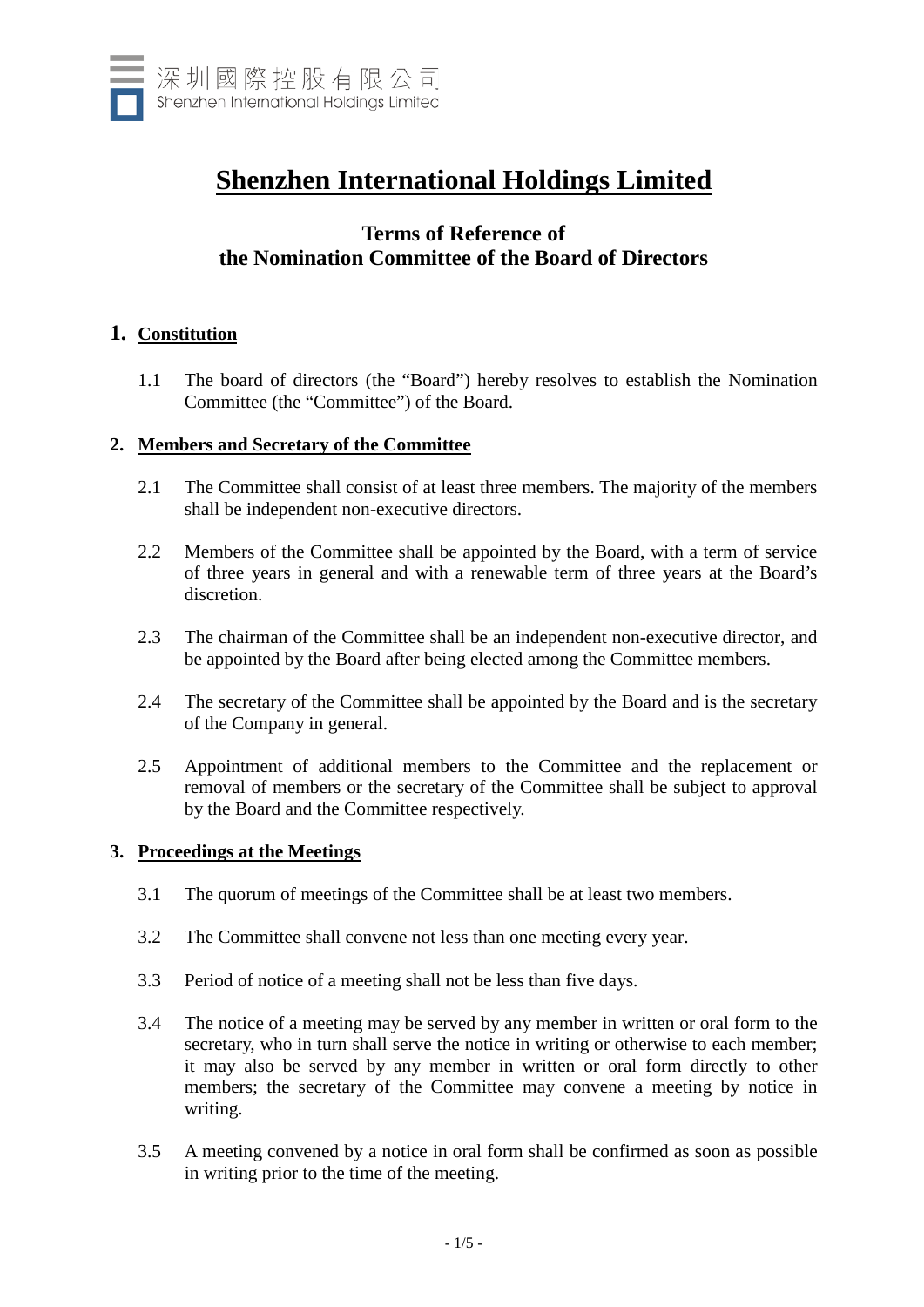

- 3.6 A notice "in writing" referred to above shall include a notice by facsimile or email.
- 3.7 The member or the secretary convening a meeting shall inform other members and the secretary of the purpose, time, venue and agenda of the meeting and provide them with relevant documents for reference. Such documents shall be despatched together with the agenda of the meeting, which shall be served together with the notice of the meeting (or the letter confirming the notice of the meeting). The agenda of the meeting shall be prepared by the chairman or the secretary of the Committee and shall be approved by the chairman of the Committee prior to the serving of which to members of the Committee.
- 3.8 The secretary shall procure the availability of telephones with speaker devices at the venue of the meeting so that members who are unable to attend the meeting in person can participate by telephone. Members participating in the meeting by telephone shall be deemed as being present at the meeting.
- 3.9 If within thirty minutes from the time appointed for the meeting a quorum is not present, the meeting shall be adjourned. The time and the venue of the adjourned meeting shall be determined by the majority of the members present. The period of notice of the adjourned meeting, may not be more than one business day in Hong Kong, shall be served by the secretary or any one of the members. In the event that a quorum is not present at the adjourned meeting within three minutes after the time fixed for the meeting, the members present shall constitute a quorum and be entitled to exercise all authority of the Committee.
- 3.10 All meetings shall be presided and chaired by the chairman of the Committee. In the event that the chairman of the Committee is not present within fifteen minutes after the time appointed for holding such meeting or has notified the secretary or other members before the time of the meeting that he will be absent from the meeting or has conflicting interests, which shall be confirmed by recipient(s) of the notification, the members present at the meeting shall choose one of their number as the chairman of the meeting.
- 3.11 Each member present at the meeting shall have one vote. All resolutions put to vote at the meeting shall be decided by a majority of votes. In case of an equality of votes, the chairman of the meeting shall be entitled to a second or casting vote.
- 3.12 The secretary of the Committee shall attend and prepare minutes of all meetings of the Committee. Drafts of minutes shall be circulated to all members present at the meeting for review. The minutes shall be signed by the chairman of the meeting or put to vote at the next meeting for confirmation. All directors shall be entitled to inspect and request at any time copies of the minutes of the meetings.
- 3.13 Any meeting of the Committee shall not deal with any business not included in its agenda unless unanimously agreed by all members present.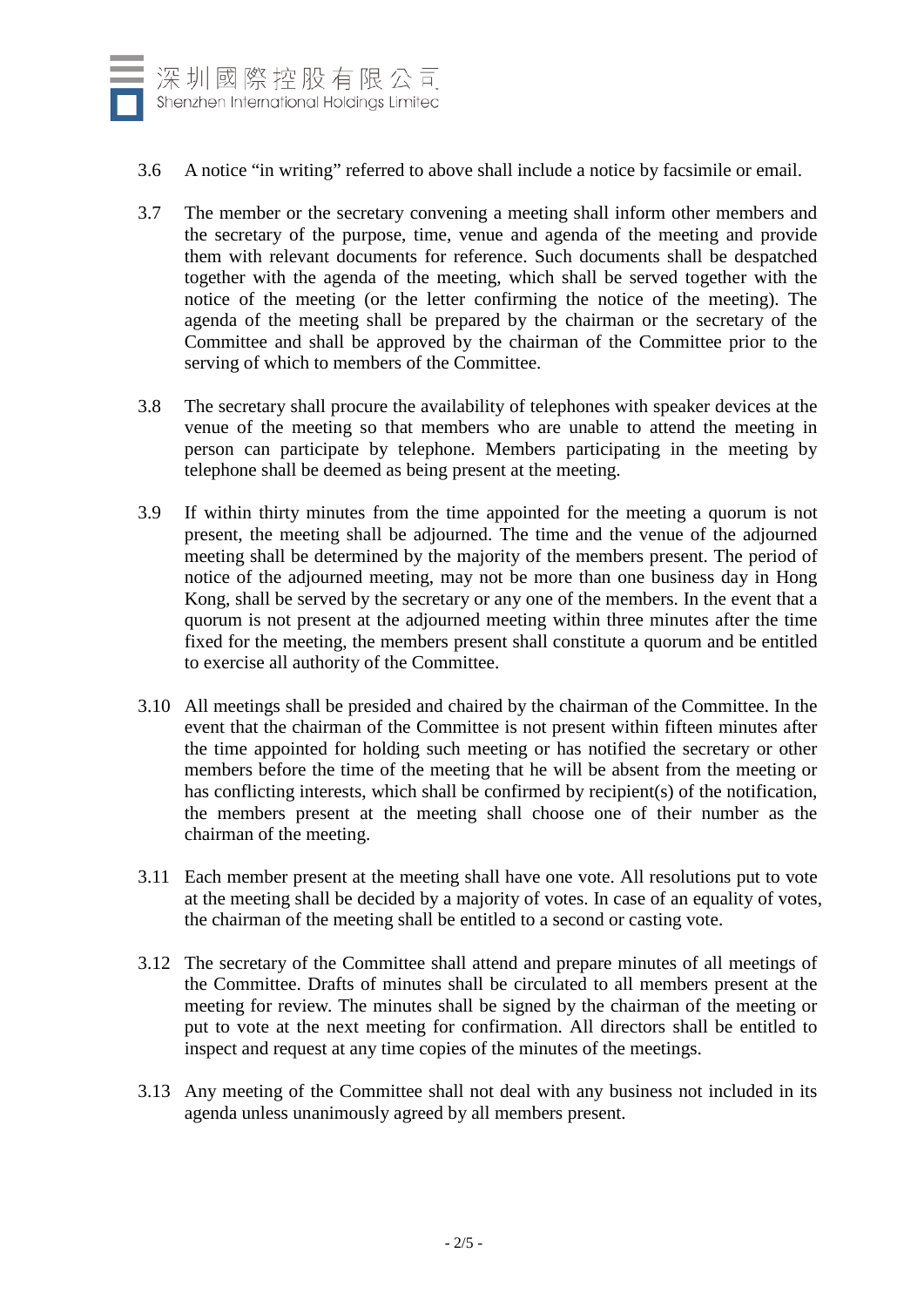

# **4. Resolutions in Writing**

4.1 Any resolution in writing signed by all members of the Committee shall be deemed as having been passed at a lawful meeting.

# **5. Proxy**

5.1 Members of the Committee are not entitled to appoint proxies.

## **6. Authority of the Committee**

6.1 The authority of the Committee is as follows:

To appoint professional advisors to provide advice and assistance so as to discharge the duties of the Committee. Where the professional fee exceeds HK\$500,000, discussion with the executive committee of the Board is required.

## **7. Duties of the Committee**

- 7.1 The duties of the Committee are as follows:
	- (a) to review the structure, size and composition (including the skills, knowledge and experience) of the Board with due regard for the benefits of diversity of the Board at least once annually and make recommendations on any proposed changes to the Board to complement the Group's corporate strategy;
	- (b) to identify individuals suitably qualified as directors, nominate candidates for directors to the Board or make recommendations to the Board in this respect;
	- (c) to assess the qualification and experience of candidates for directors and the independence of independent directors, report the results of such assessment and make recommendations in respect of the appointment to the Board;
	- (d) to assess and review the qualification and experience of directors who are subject to retirement by rotation and re-election at each annual general meeting, report the results of such assessment and make recommendations in respect of the re-election to the Board;
	- (e) to assess the independence and qualification of independent non-executive directors;
	- (f) to make recommendations to the Board on the succession planning for directors, in particular the chairman and the chief executive;
	- (g) to review the Board Diversity Policy, as appropriate, including any measurable objectives that it has set for implementing the Board Diversity Policy and the progress on achieving these objectives;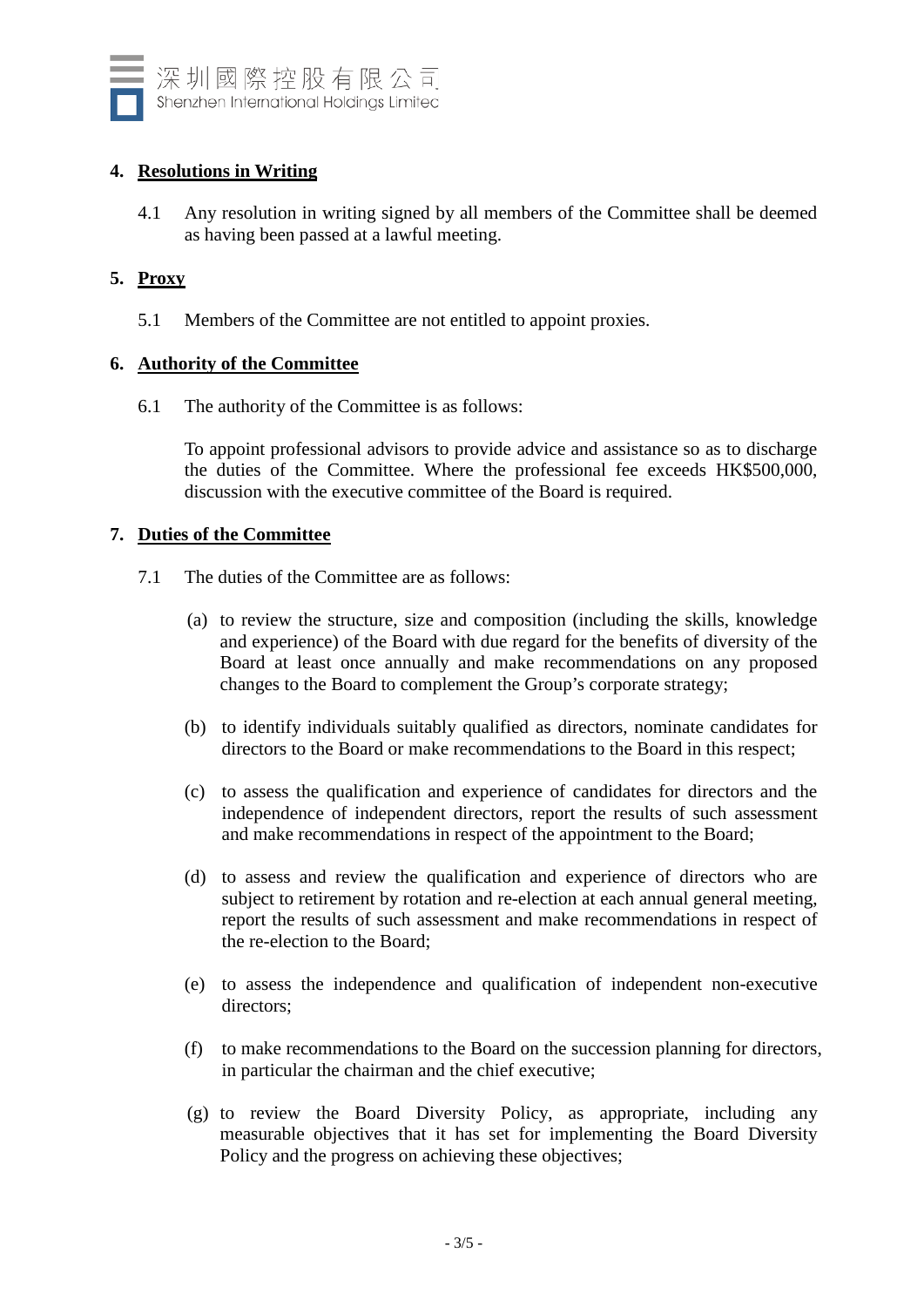

- (h) to establish and review from time to time the assessment procedures on nominating directors, re-electing directors and the independence of an independent non-executive director;
- (i) to review the contribution required from a director to perform his responsibilities, and whether he is spending sufficient time performing them on a regular basis;
- (j) to report on the work of the Committee and make proper recommendations to the Board on a regular basis;
- (k) to carry out other work in accordance with the needs and requirements of the Board.

## **8. Circulation of Minutes and Written Resolutions**

8.1 After signing of the minutes and written resolutions of the Committee, the secretary shall be responsible for making copies of the same to all directors for records as soon as possible.

#### **9. Bye-Laws of the Company**

- 9.1 These terms of reference shall not override the Bye-Laws of the Company, especially the requirements that directors are not entitled to vote in case of conflicts of interests.
- 9.2 The requirements for the proceedings of the Board meetings that are not stipulated in these terms of reference but provided in the Bye-Laws of the Company shall be applicable to the proceedings of the meetings of the Committee.

#### **10. Authority of the Board**

- 10.1 These terms of reference may be amended, supplemented and revoked from time to time by the Board without violation of the Bye-Laws and the Rules Governing the Listing of Securities on The Stock Exchange of Hong Kong Limited (including the Corporate Governance Code).
- 10.2 The Board is not allowed to cancel or modify the authority and duties of the Committee without the consent of the Committee.

## **11. Correspondence Address of Committee Member**

11.1 Every Committee member shall provide the secretary with his correspondence address, phone number and e-mail address for the delivery of notices by the Company. The secretary shall notify each of the Committee members of the registered correspondence addresses, phone numbers and e-mail addresses of other members.